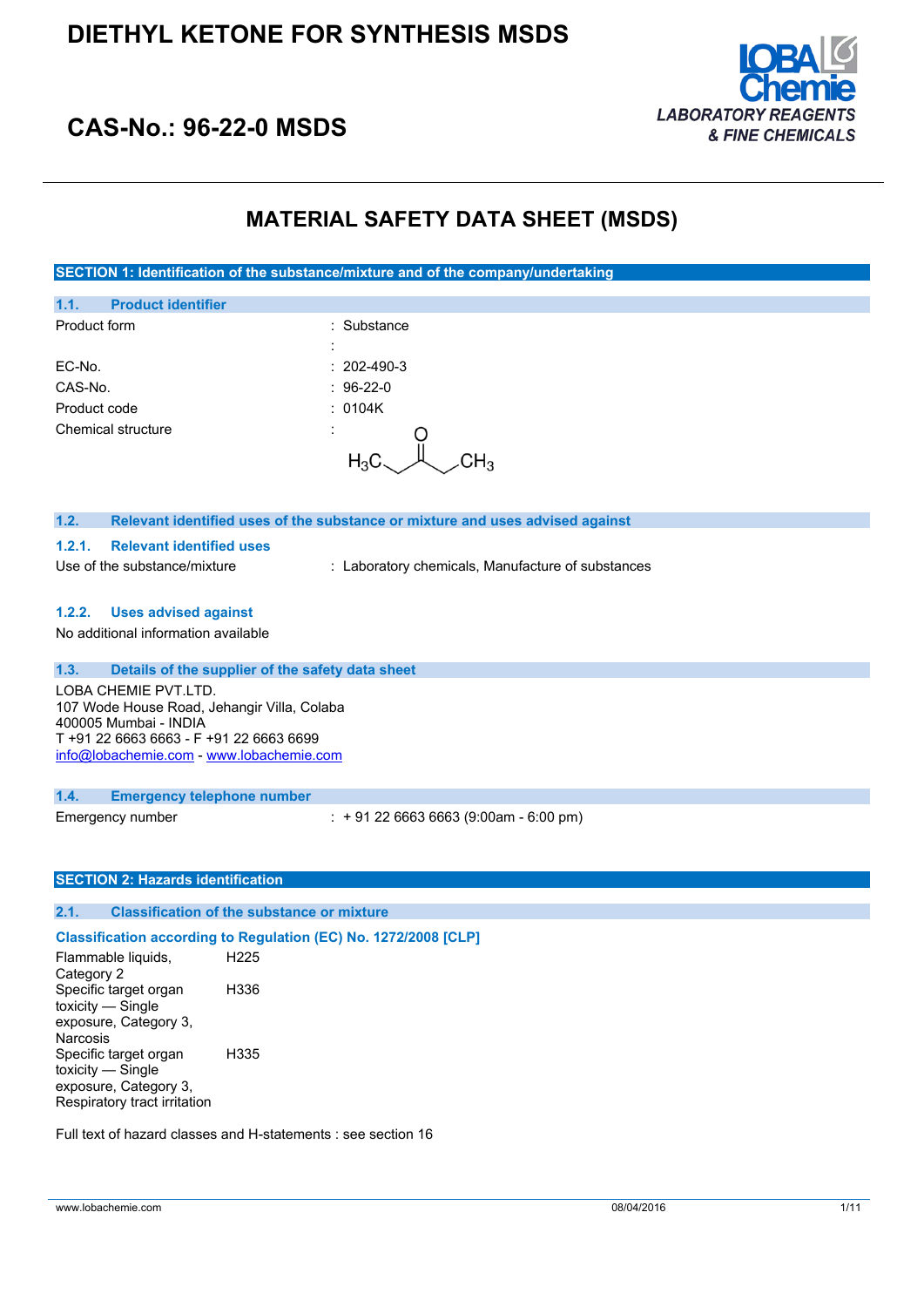Safety Data Sheet

according to Regulation (EC) No. 1907/2006 (REACH) with its amendment Regulation (EU) 2015/830

#### **Classification according to Directive 67/548/EEC [DSD] or 1999/45/EC [DPD]**

F; R11 Xi; R37 R66 R67 Full text of R-phrases: see section 16

## **Adverse physicochemical, human health and environmental effects**

No additional information available

| 2.2.<br><b>Label elements</b>                              |                                                                                                                                                                |
|------------------------------------------------------------|----------------------------------------------------------------------------------------------------------------------------------------------------------------|
| Labelling according to Regulation (EC) No. 1272/2008 [CLP] |                                                                                                                                                                |
| Hazard pictograms (CLP)                                    |                                                                                                                                                                |
|                                                            | GHS02<br>GHS07                                                                                                                                                 |
| Signal word (CLP)                                          | : Danger                                                                                                                                                       |
| Hazard statements (CLP)                                    | $\therefore$ H225 - Highly flammable liquid and vapour.<br>H335 - May cause respiratory irritation.<br>H336 - May cause drowsiness or dizziness.               |
| Precautionary statements (CLP)                             | : P210 - Keep away from heat, hot surfaces, sparks, open flames and other ignition<br>sources. No smoking.<br>P261 - Avoid breathing vapours, dust, fume, gas. |

#### **2.3. Other hazards**

No additional information available

| <b>SECTION 3: Composition/information on ingredients</b> |                   |                                |  |
|----------------------------------------------------------|-------------------|--------------------------------|--|
|                                                          |                   |                                |  |
| 3.1.                                                     | <b>Substances</b> |                                |  |
| Name                                                     |                   | : DIETHYL KETONE For Synthesis |  |
| CAS-No.                                                  |                   | $: 96-22-0$                    |  |
| EC-No.                                                   |                   | $: 202 - 490 - 3$              |  |

Full text of R- and H-statements: see section 16

#### **3.2. Mixtures**

Not applicable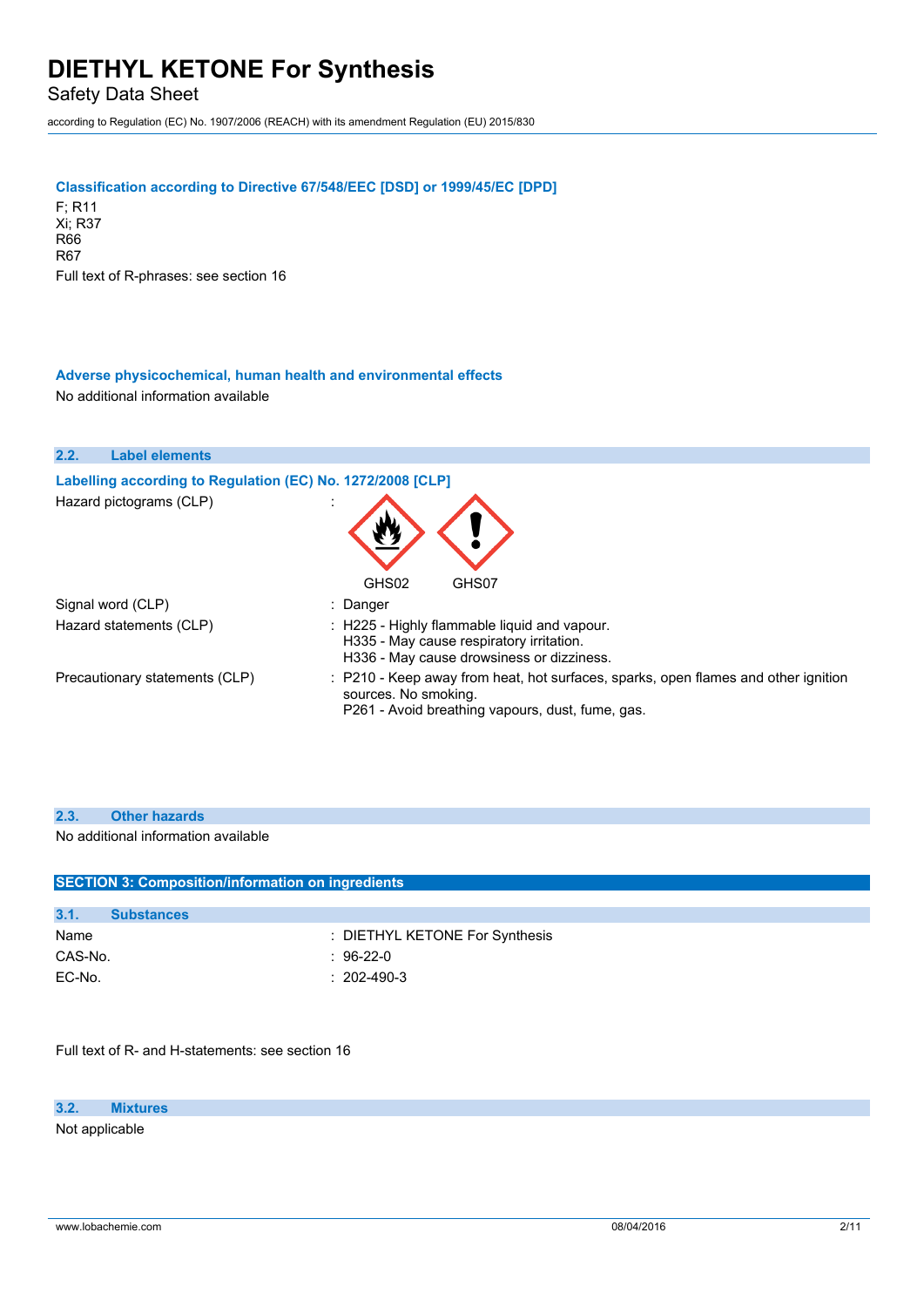Safety Data Sheet

according to Regulation (EC) No. 1907/2006 (REACH) with its amendment Regulation (EU) 2015/830

| <b>SECTION 4: First aid measures</b>                                |                                                                                                                                                                                                 |
|---------------------------------------------------------------------|-------------------------------------------------------------------------------------------------------------------------------------------------------------------------------------------------|
| 4.1.<br><b>Description of first aid measures</b>                    |                                                                                                                                                                                                 |
| First-aid measures after inhalation                                 | : Remove person to fresh air and keep comfortable for breathing. Call a POISON<br>CENTER/doctor if you feel unwell.                                                                             |
| First-aid measures after skin contact                               | : Rinse skin with water/shower. Take off immediately all contaminated clothing.<br>Repeated exposure may cause skin dryness or cracking.                                                        |
| First-aid measures after eye contact                                | : Rinse cautiously with water for several minutes. Remove contact lenses, if present<br>and easy to do. Continue rinsing. Get medical advice/attention.                                         |
| First-aid measures after ingestion                                  | : Rinse mouth. Do not induce vomiting. Get medical advice/attention.                                                                                                                            |
| 4.2.<br>Most important symptoms and effects, both acute and delayed |                                                                                                                                                                                                 |
| Symptoms/effects after inhalation                                   | : May cause respiratory irritation. May cause drowsiness or dizziness.                                                                                                                          |
| 4.3.                                                                | Indication of any immediate medical attention and special treatment needed                                                                                                                      |
| Treat symptomatically.                                              |                                                                                                                                                                                                 |
| <b>SECTION 5: Firefighting measures</b>                             |                                                                                                                                                                                                 |
| 5.1.<br><b>Extinguishing media</b>                                  |                                                                                                                                                                                                 |
| Suitable extinguishing media                                        | : Carbon dioxide. Dry powder. Foam. Water spray.                                                                                                                                                |
| Unsuitable extinguishing media                                      | : Do not use a heavy water stream.                                                                                                                                                              |
|                                                                     |                                                                                                                                                                                                 |
| 5.2.<br>Special hazards arising from the substance or mixture       |                                                                                                                                                                                                 |
| Fire hazard                                                         | : Highly flammable liquid and vapour.                                                                                                                                                           |
| Explosion hazard                                                    | : May form flammable/explosive vapour-air mixture.                                                                                                                                              |
| 5.3.<br><b>Advice for firefighters</b>                              |                                                                                                                                                                                                 |
| Protection during firefighting                                      | : Do not enter fire area without proper protective equipment, including respiratory<br>protection.                                                                                              |
| <b>SECTION 6: Accidental release measures</b>                       |                                                                                                                                                                                                 |
| 6.1.                                                                |                                                                                                                                                                                                 |
| General measures                                                    | Personal precautions, protective equipment and emergency procedures<br>: Remove ignition sources. Use special care to avoid static electric charges. No open                                    |
|                                                                     | flames. No smoking.                                                                                                                                                                             |
| 6.1.1.<br>For non-emergency personnel                               |                                                                                                                                                                                                 |
| <b>Emergency procedures</b>                                         | Evacuate unnecessary personnel.                                                                                                                                                                 |
| 6.1.2.<br>For emergency responders                                  |                                                                                                                                                                                                 |
| Protective equipment                                                | : Use personal protective equipment as required.                                                                                                                                                |
| <b>Emergency procedures</b>                                         | : Ventilate area.                                                                                                                                                                               |
| 6.2.<br><b>Environmental precautions</b>                            |                                                                                                                                                                                                 |
| Avoid release to the environment.                                   |                                                                                                                                                                                                 |
| 6.3.<br>Methods and material for containment and cleaning up        |                                                                                                                                                                                                 |
| Methods for cleaning up                                             | : On land, sweep or shovel into suitable containers. Collect spillage.                                                                                                                          |
| <b>Reference to other sections</b><br>6.4.                          |                                                                                                                                                                                                 |
| No additional information available                                 |                                                                                                                                                                                                 |
| <b>SECTION 7: Handling and storage</b>                              |                                                                                                                                                                                                 |
| 7.1.<br><b>Precautions for safe handling</b>                        |                                                                                                                                                                                                 |
| Additional hazards when processed                                   | : Handle empty containers with care because residual vapours are flammable.                                                                                                                     |
| Precautions for safe handling                                       | : Keep away from sources of ignition - No smoking. Use only non-sparking tools.<br>Avoid contact with skin and eyes. Use only outdoors or in a well-ventilated area. Do<br>not breathe vapours. |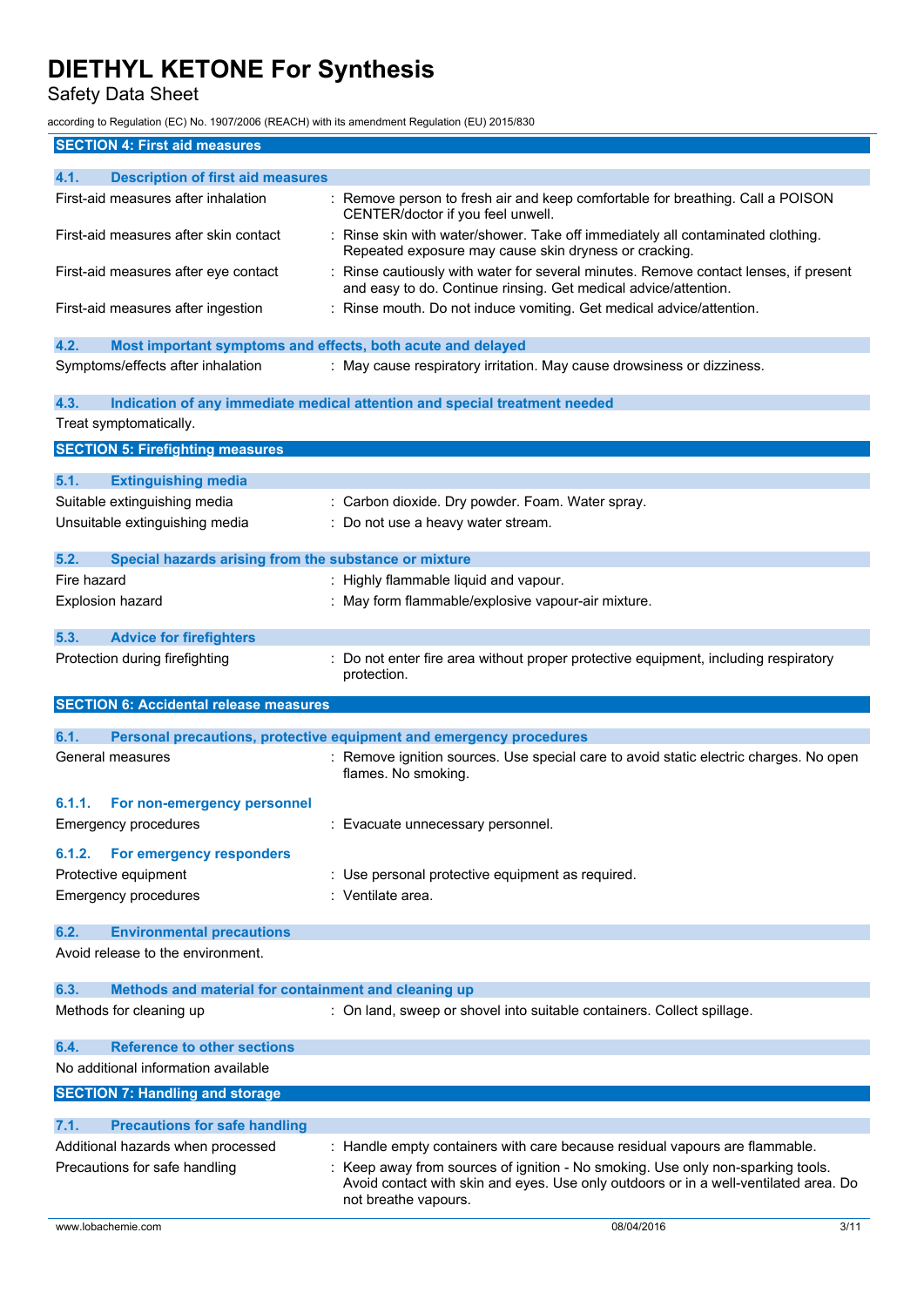Safety Data Sheet

according to Regulation (EC) No. 1907/2006 (REACH) with its amendment Regulation (EU) 2015/830

| Hygiene measures                                                     | : Do not eat, drink or smoke when using this product. Wash hands and other exposed<br>areas with mild soap and water before eating, drinking or smoking and when leaving<br>work. |  |
|----------------------------------------------------------------------|-----------------------------------------------------------------------------------------------------------------------------------------------------------------------------------|--|
| 7.2.<br>Conditions for safe storage, including any incompatibilities |                                                                                                                                                                                   |  |
| Technical measures                                                   | : Proper grounding procedures to avoid static electricity should be followed.<br>Ground/bond container and receiving equipment.                                                   |  |
| Storage conditions                                                   | : Keep in fireproof place. Keep container tightly closed.                                                                                                                         |  |
| Incompatible materials                                               | : Heat sources.                                                                                                                                                                   |  |
|                                                                      |                                                                                                                                                                                   |  |
| 7.3.<br><b>Specific end use(s)</b>                                   |                                                                                                                                                                                   |  |
| No additional information available                                  |                                                                                                                                                                                   |  |
| <b>SECTION 8: Exposure controls/personal protection</b>              |                                                                                                                                                                                   |  |

#### **8.1. Control parameters**

No additional information available

| 8.2.<br><b>Exposure controls</b> |                                                                                                          |
|----------------------------------|----------------------------------------------------------------------------------------------------------|
| Hand protection                  | : Protective gloves                                                                                      |
| Eye protection                   | : Chemical goggles or safety glasses                                                                     |
| Skin and body protection         | : Wear suitable protective clothing                                                                      |
| Respiratory protection           | Where exposure through inhalation may occur from use, respiratory protection<br>equipment is recommended |

## **SECTION 9: Physical and chemical properties**

| 9.1.<br>Information on basic physical and chemical properties |                                       |            |      |
|---------------------------------------------------------------|---------------------------------------|------------|------|
| Physical state                                                | : Liquid                              |            |      |
| Molecular mass                                                | : 86.13 g/mol                         |            |      |
| Colour                                                        | : Colourless.                         |            |      |
| Odour                                                         | : aromatic.                           |            |      |
| Odour threshold                                               | : No data available                   |            |      |
| pH                                                            | : No data available                   |            |      |
| Relative evaporation rate (butylacetate=1)                    | : No data available                   |            |      |
| Melting point                                                 | : $101.5 °C$                          |            |      |
| Freezing point                                                | : No data available                   |            |      |
| Boiling point                                                 | : No data available                   |            |      |
| Flash point                                                   | $: 7^{\circ}C$                        |            |      |
| Auto-ignition temperature                                     | : 450 $^{\circ}$ C                    |            |      |
| Decomposition temperature                                     | : No data available                   |            |      |
| Flammability (solid, gas)                                     | : Highly flammable liquid and vapour. |            |      |
| www.lobachemie.com                                            |                                       | 08/04/2016 | 4/11 |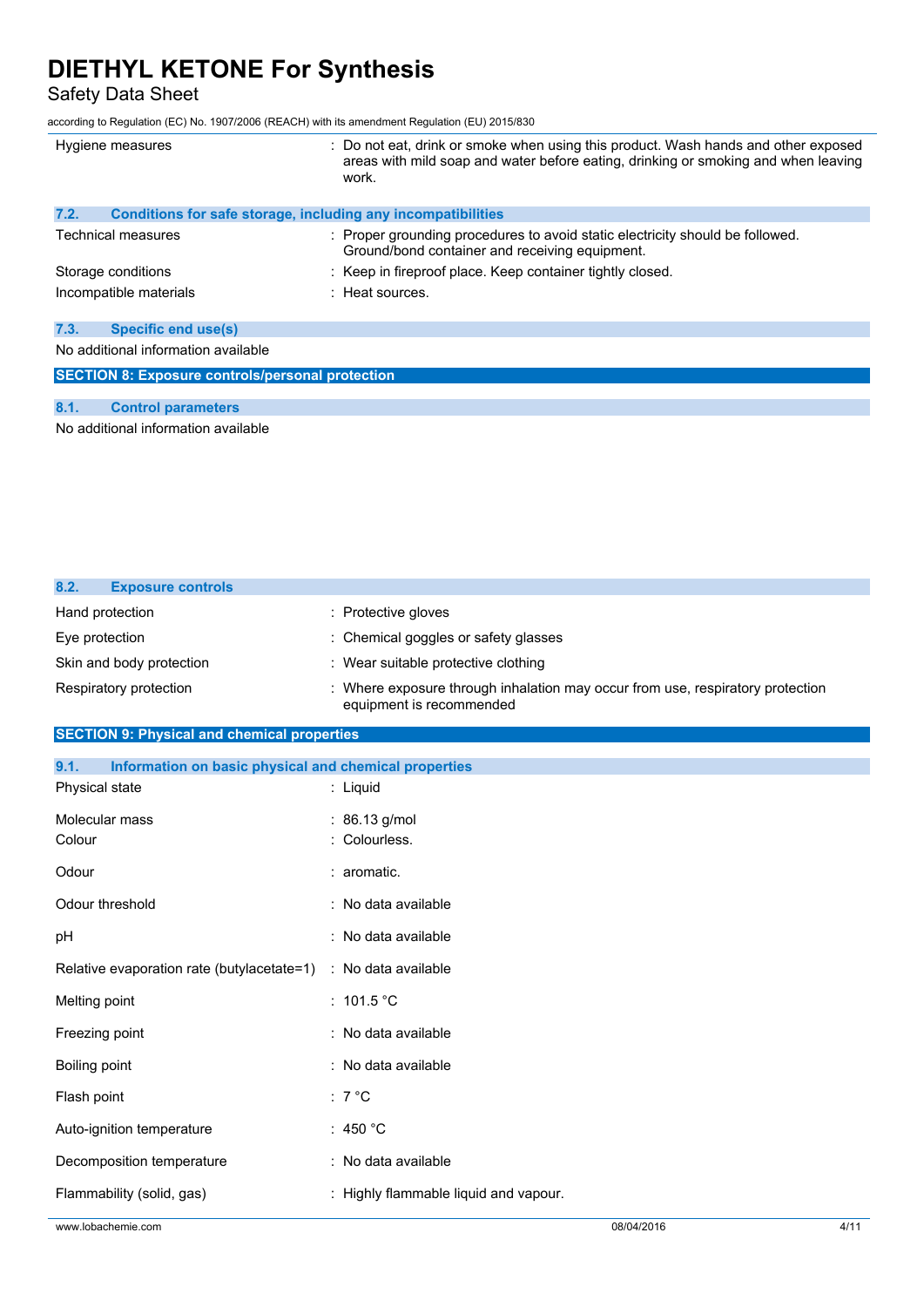## Safety Data Sheet

|                                                    | according to Regulation (EC) No. 1907/2006 (REACH) with its amendment Regulation (EU) 2015/830 |
|----------------------------------------------------|------------------------------------------------------------------------------------------------|
| Vapour pressure                                    | $:~37.5$ hPa at 20°C $\,$                                                                      |
| Relative vapour density at 20 °C                   | : No data available                                                                            |
| Relative density                                   | : No data available                                                                            |
| Density                                            | 0.81 g/cm <sup>3</sup> at $20^{\circ}$ C                                                       |
| Solubility                                         | : Water: 50 g/l at 20°C                                                                        |
| Log Pow                                            | : No data available                                                                            |
| Viscosity, kinematic                               | : No data available                                                                            |
| Viscosity, dynamic                                 | No data available                                                                              |
| Explosive properties                               | : No data available                                                                            |
| Oxidising properties                               | No data available                                                                              |
| <b>Explosive limits</b>                            | : No data available                                                                            |
|                                                    |                                                                                                |
| <b>Other information</b><br>9.2.                   |                                                                                                |
| No additional information available                |                                                                                                |
| <b>SECTION 10: Stability and reactivity</b>        |                                                                                                |
| 10.1.<br><b>Reactivity</b>                         |                                                                                                |
| No additional information available                |                                                                                                |
| <b>Chemical stability</b><br>10.2.                 |                                                                                                |
| Stable under normal conditions.                    |                                                                                                |
| 10.3.<br><b>Possibility of hazardous reactions</b> |                                                                                                |
| No additional information available                |                                                                                                |
| <b>Conditions to avoid</b><br>10.4.                |                                                                                                |
| Open flame. Heat. Sparks.                          |                                                                                                |
| 10.5.<br><b>Incompatible materials</b>             |                                                                                                |
| No additional information available                |                                                                                                |

## **10.6. Hazardous decomposition products**

May release flammable gases.

| <b>SECTION 11: Toxicological information</b>  |                                                         |  |
|-----------------------------------------------|---------------------------------------------------------|--|
|                                               |                                                         |  |
| 11.1.<br>Information on toxicological effects |                                                         |  |
| Acute toxicity                                | : Not classified                                        |  |
|                                               |                                                         |  |
|                                               |                                                         |  |
| Skin corrosion/irritation                     | Not classified                                          |  |
| Additional information                        | : Repeated exposure may cause skin dryness or cracking. |  |
| Serious eye damage/irritation                 | : Not classified                                        |  |
| Respiratory or skin sensitisation             | : Not classified                                        |  |
| Germ cell mutagenicity                        | Not classified                                          |  |

Carcinogenicity **Carcinogenicity 1989**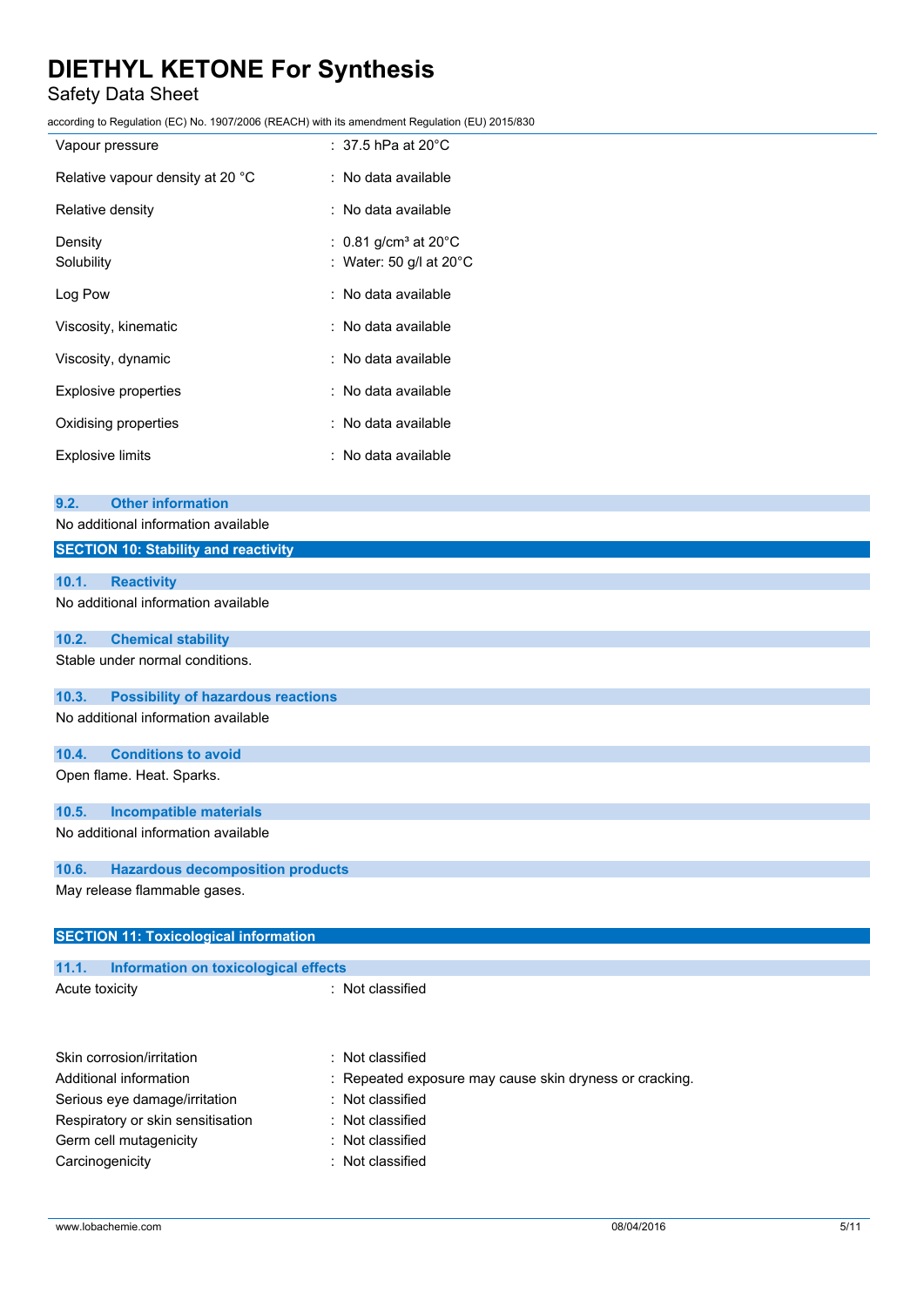Safety Data Sheet

according to Regulation (EC) No. 1907/2006 (REACH) with its amendment Regulation (EU) 2015/830

| Reproductive toxicity<br>STOT-single exposure | : Not classified<br>: May cause drowsiness or dizziness. May cause respiratory irritation. |
|-----------------------------------------------|--------------------------------------------------------------------------------------------|
| STOT-repeated exposure                        | : Not classified                                                                           |
| Aspiration hazard                             | : Not classified                                                                           |

| <b>SECTION 12: Ecological information</b>                       |                                                                                  |
|-----------------------------------------------------------------|----------------------------------------------------------------------------------|
|                                                                 |                                                                                  |
| 12.1.<br><b>Toxicity</b><br>No additional information available |                                                                                  |
|                                                                 |                                                                                  |
|                                                                 |                                                                                  |
|                                                                 |                                                                                  |
|                                                                 |                                                                                  |
|                                                                 |                                                                                  |
| 12.2.<br><b>Persistence and degradability</b>                   |                                                                                  |
| No additional information available                             |                                                                                  |
|                                                                 |                                                                                  |
| 12.3.<br><b>Bioaccumulative potential</b>                       |                                                                                  |
| No additional information available                             |                                                                                  |
|                                                                 |                                                                                  |
|                                                                 |                                                                                  |
| 12.4.<br><b>Mobility in soil</b>                                |                                                                                  |
| No additional information available                             |                                                                                  |
|                                                                 |                                                                                  |
| <b>Results of PBT and vPvB assessment</b><br>12.5.              |                                                                                  |
| No additional information available                             |                                                                                  |
|                                                                 |                                                                                  |
|                                                                 |                                                                                  |
| 12.6.<br><b>Other adverse effects</b>                           |                                                                                  |
| No additional information available                             |                                                                                  |
| <b>SECTION 13: Disposal considerations</b>                      |                                                                                  |
|                                                                 |                                                                                  |
| <b>Waste treatment methods</b><br>13.1.                         |                                                                                  |
| Product/Packaging disposal                                      | Dispose of contents/container to hazardous or special waste collection point, in |
| recommendations                                                 | accordance with local, regional, national and/or international regulation.       |
| Additional information                                          | : Handle empty containers with care because residual vapours are flammable.      |
| <b>SECTION 14: Transport information</b>                        |                                                                                  |

In accordance with ADR / RID / IMDG / IATA / ADN

| 14.1.<br><b>UN number</b> |        |  |
|---------------------------|--------|--|
| UN-No. (ADR)              | : 1156 |  |
| UN-No. (IMDG)             | : 1156 |  |
| UN-No. (IATA)             | : 1156 |  |
| UN-No. (ADN)              | : 1156 |  |
| UN-No. (RID)              | : 1156 |  |
|                           |        |  |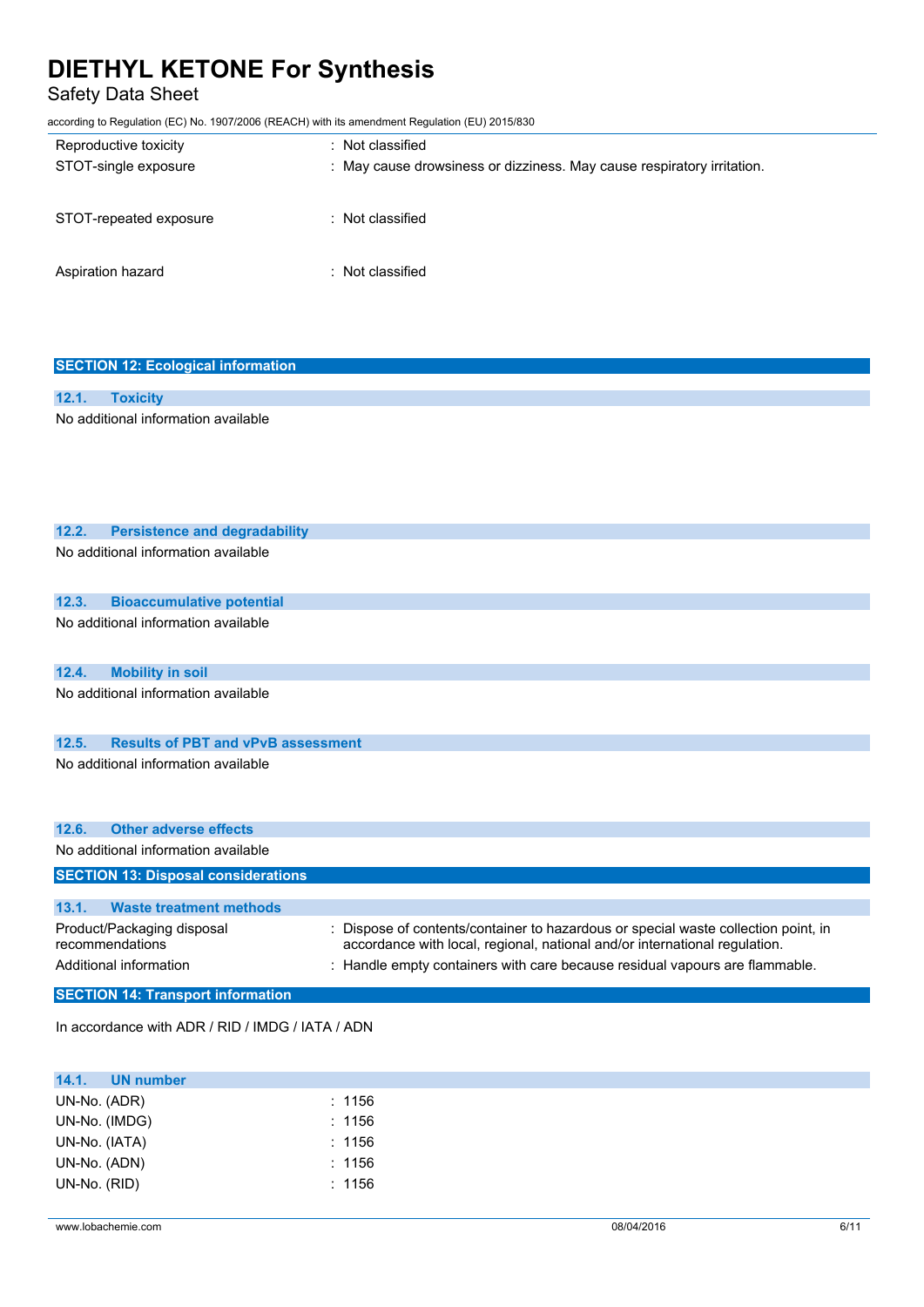Safety Data Sheet

according to Regulation (EC) No. 1907/2006 (REACH) with its amendment Regulation (EU) 2015/830

| 14.2.<br><b>UN proper shipping name</b>                                                                                                                                                                                                                                                                                                                        | : DIETHYL KETONE                                                                                                                                                                                                                                                             |
|----------------------------------------------------------------------------------------------------------------------------------------------------------------------------------------------------------------------------------------------------------------------------------------------------------------------------------------------------------------|------------------------------------------------------------------------------------------------------------------------------------------------------------------------------------------------------------------------------------------------------------------------------|
| Proper Shipping Name (ADR)<br>Proper Shipping Name (IMDG)<br>Proper Shipping Name (IATA)<br>Proper Shipping Name (ADN)<br>Proper Shipping Name (RID)<br>Transport document description (ADR)<br>Transport document description (IMDG)<br>Transport document description (IATA)<br>Transport document description (ADN)<br>Transport document description (RID) | : DIETHYL KETONE<br>: Diethyl ketone<br>DIETHYL KETONE<br>: DIETHYL KETONE<br>: UN 1156 DIETHYL KETONE, 3, II, (D/E)<br>: UN 1156 DIETHYL KETONE, 3, II (13°C c.c.)<br>: UN 1156 Diethyl ketone, 3, II<br>: UN 1156 DIETHYL KETONE, 3, II<br>: UN 1156 DIETHYL KETONE, 3, II |
| 14.3.<br><b>Transport hazard class(es)</b>                                                                                                                                                                                                                                                                                                                     |                                                                                                                                                                                                                                                                              |
| <b>ADR</b>                                                                                                                                                                                                                                                                                                                                                     |                                                                                                                                                                                                                                                                              |
| Transport hazard class(es) (ADR)<br>Danger labels (ADR)                                                                                                                                                                                                                                                                                                        | : 3<br>: 3                                                                                                                                                                                                                                                                   |
|                                                                                                                                                                                                                                                                                                                                                                |                                                                                                                                                                                                                                                                              |
| <b>IMDG</b><br>Transport hazard class(es) (IMDG)<br>Danger labels (IMDG)                                                                                                                                                                                                                                                                                       | : 3<br>: 3                                                                                                                                                                                                                                                                   |
|                                                                                                                                                                                                                                                                                                                                                                |                                                                                                                                                                                                                                                                              |
|                                                                                                                                                                                                                                                                                                                                                                |                                                                                                                                                                                                                                                                              |
| <b>IATA</b><br>Transport hazard class(es) (IATA)<br>Hazard labels (IATA)                                                                                                                                                                                                                                                                                       | : 3<br>: 3                                                                                                                                                                                                                                                                   |
|                                                                                                                                                                                                                                                                                                                                                                |                                                                                                                                                                                                                                                                              |
| <b>ADN</b>                                                                                                                                                                                                                                                                                                                                                     |                                                                                                                                                                                                                                                                              |
| Transport hazard class(es) (ADN)<br>Danger labels (ADN)                                                                                                                                                                                                                                                                                                        | : 3<br>: 3                                                                                                                                                                                                                                                                   |
|                                                                                                                                                                                                                                                                                                                                                                |                                                                                                                                                                                                                                                                              |
| <b>RID</b><br>Transport hazard class(es) (RID)                                                                                                                                                                                                                                                                                                                 | : 3                                                                                                                                                                                                                                                                          |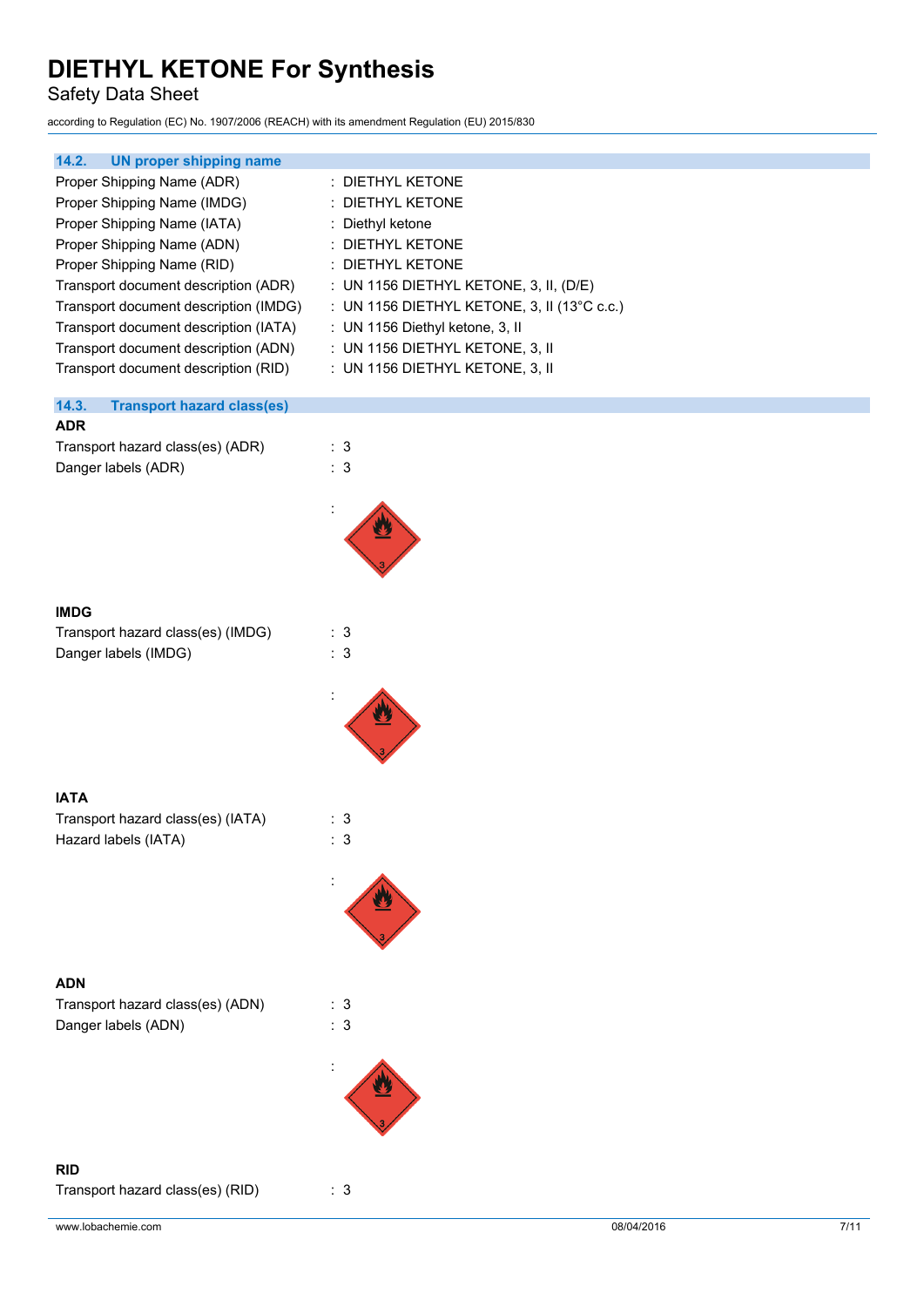Safety Data Sheet

according to Regulation (EC) No. 1907/2006 (REACH) with its amendment Regulation (EU) 2015/830

# Danger labels (RID) : 3 : W **14.4. Packing group**

| $14.4.$ rayning group                 |                                          |
|---------------------------------------|------------------------------------------|
| Packing group (ADR)                   | ÷Ш                                       |
| Packing group (IMDG)                  | ÷Ш                                       |
| Packing group (IATA)                  | ÷Ш                                       |
| Packing group (ADN)                   | ÷Ш                                       |
| Packing group (RID)                   | ÷Ш                                       |
|                                       |                                          |
| <b>Environmental hazards</b><br>14.5. |                                          |
| Dangerous for the environment         | : No                                     |
| Marine pollutant                      | : No                                     |
| Other information                     | : No supplementary information available |

## **14.6. Special precautions for user**

| F <sub>1</sub><br>÷.                                     |
|----------------------------------------------------------|
| 11                                                       |
| E2                                                       |
| P001, IBC02, R001                                        |
| <b>MP19</b>                                              |
| T4                                                       |
| TP <sub>1</sub>                                          |
| <b>LGBF</b>                                              |
| $:$ FL                                                   |
| 2                                                        |
| Special provisions for carriage - Operation<br>: S2, S20 |
| 33<br>÷                                                  |
| 33<br>1156                                               |
| : D/E                                                    |
| : 3YE                                                    |
|                                                          |
| : 1L                                                     |
| E <sub>2</sub>                                           |
| P001                                                     |
| IBC02                                                    |
| T4                                                       |
| TP <sub>1</sub><br>$\ddot{\phantom{0}}$                  |
| $F-E$                                                    |
| : S-D                                                    |
| : В                                                      |
|                                                          |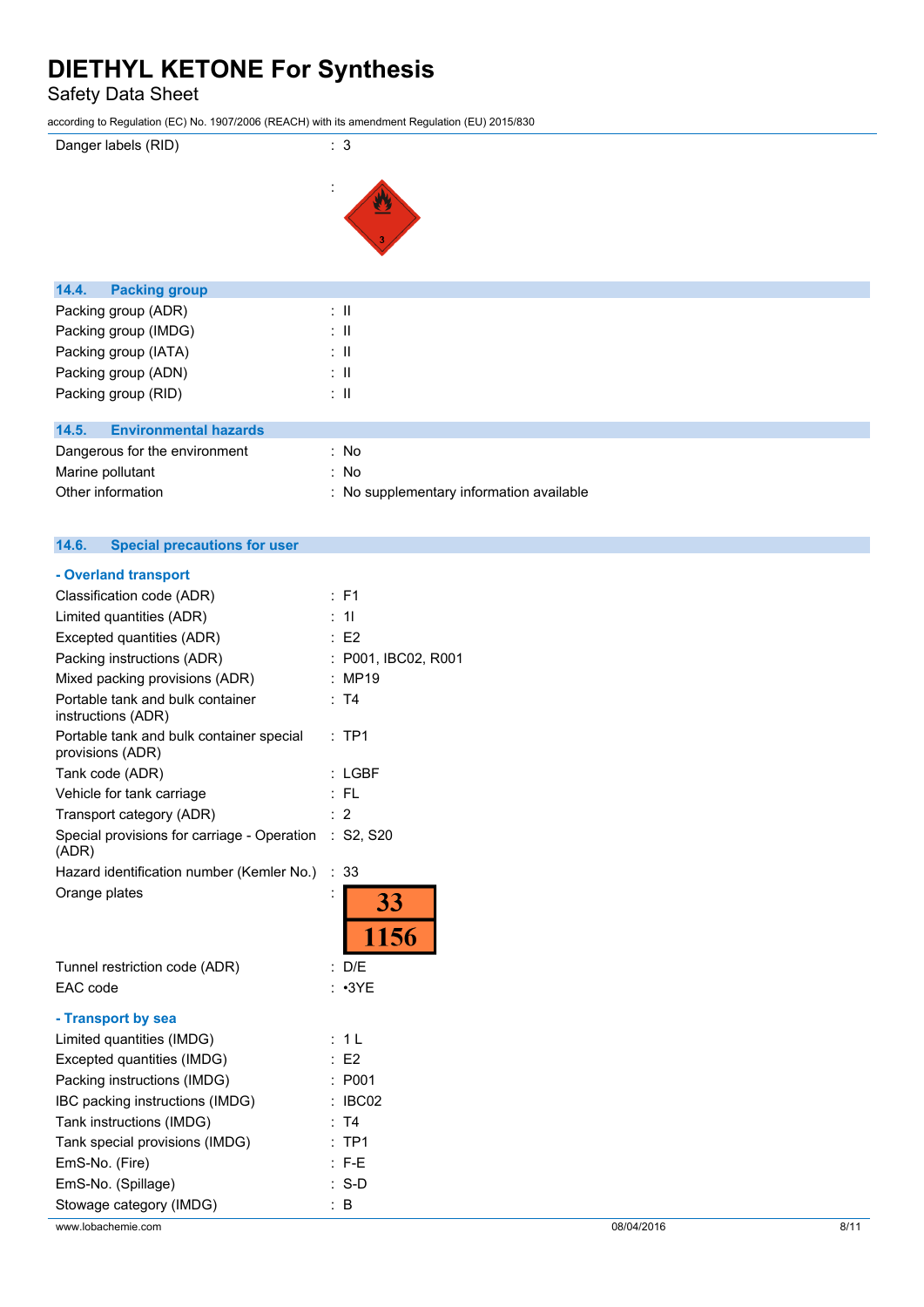Safety Data Sheet

according to Regulation (EC) No. 1907/2006 (REACH) with its amendment Regulation (EU) 2015/830

| Flash point (IMDG)                                           | $: 13^{\circ}$ C c.c.                                                                                  |
|--------------------------------------------------------------|--------------------------------------------------------------------------------------------------------|
| Properties and observations (IMDG)                           | : Colourless, mobile liquid. Flashpoint: 13°C c.c. Explosive limits: 1.6% to<br>Immiscible with water. |
| MFAG-No                                                      | : $127$                                                                                                |
| - Air transport                                              |                                                                                                        |
| PCA Excepted quantities (IATA)                               | $\therefore$ E2                                                                                        |
| PCA Limited quantities (IATA)                                | : Y341                                                                                                 |
| PCA limited quantity max net quantity<br>(IATA)              | : 1L                                                                                                   |
| PCA packing instructions (IATA)                              | :353                                                                                                   |
| PCA max net quantity (IATA)                                  | : 5L                                                                                                   |
| CAO packing instructions (IATA)                              | : 364                                                                                                  |
| CAO max net quantity (IATA)                                  | : 60L                                                                                                  |
| ERG code (IATA)                                              | : 3L                                                                                                   |
| - Inland waterway transport                                  |                                                                                                        |
| Classification code (ADN)                                    | $\therefore$ F1                                                                                        |
| Limited quantities (ADN)                                     | : 1L                                                                                                   |
| Excepted quantities (ADN)                                    | $\therefore$ E2                                                                                        |
| Equipment required (ADN)                                     | $:$ PP, EX, A                                                                                          |
| Ventilation (ADN)                                            | : VE01                                                                                                 |
| Number of blue cones/lights (ADN)                            | : 1                                                                                                    |
| - Rail transport                                             |                                                                                                        |
| Classification code (RID)                                    | $E$ F1                                                                                                 |
| Limited quantities (RID)                                     | : 1L                                                                                                   |
| Excepted quantities (RID)                                    | $\therefore$ E2                                                                                        |
| Packing instructions (RID)                                   | : P001, IBC02, R001                                                                                    |
| Mixed packing provisions (RID)                               | : MP19                                                                                                 |
| Portable tank and bulk container<br>instructions (RID)       | : T4                                                                                                   |
| Portable tank and bulk container special<br>provisions (RID) | $:$ TP1                                                                                                |
| Tank codes for RID tanks (RID)                               | $:$ LGBF                                                                                               |
| Transport category (RID)                                     | $\therefore$ 2                                                                                         |
| Colis express (express parcels) (RID)                        | $:$ CE7                                                                                                |
| Hazard identification number (RID)                           | : 33                                                                                                   |
| 14.7.                                                        | Transport in bulk according to Annex II of MARPOL 73/78 and the IBC Code                               |

## Not applicable

**SECTION 15: Regulatory information 15.1. Safety, health and environmental regulations/legislation specific for the substance or mixture 15.1.1. EU-Regulations**

No REACH Annex XVII restrictions DIETHYL KETONE For Synthesis is not on the REACH Candidate List DIETHYL KETONE For Synthesis is not on the REACH Annex XIV List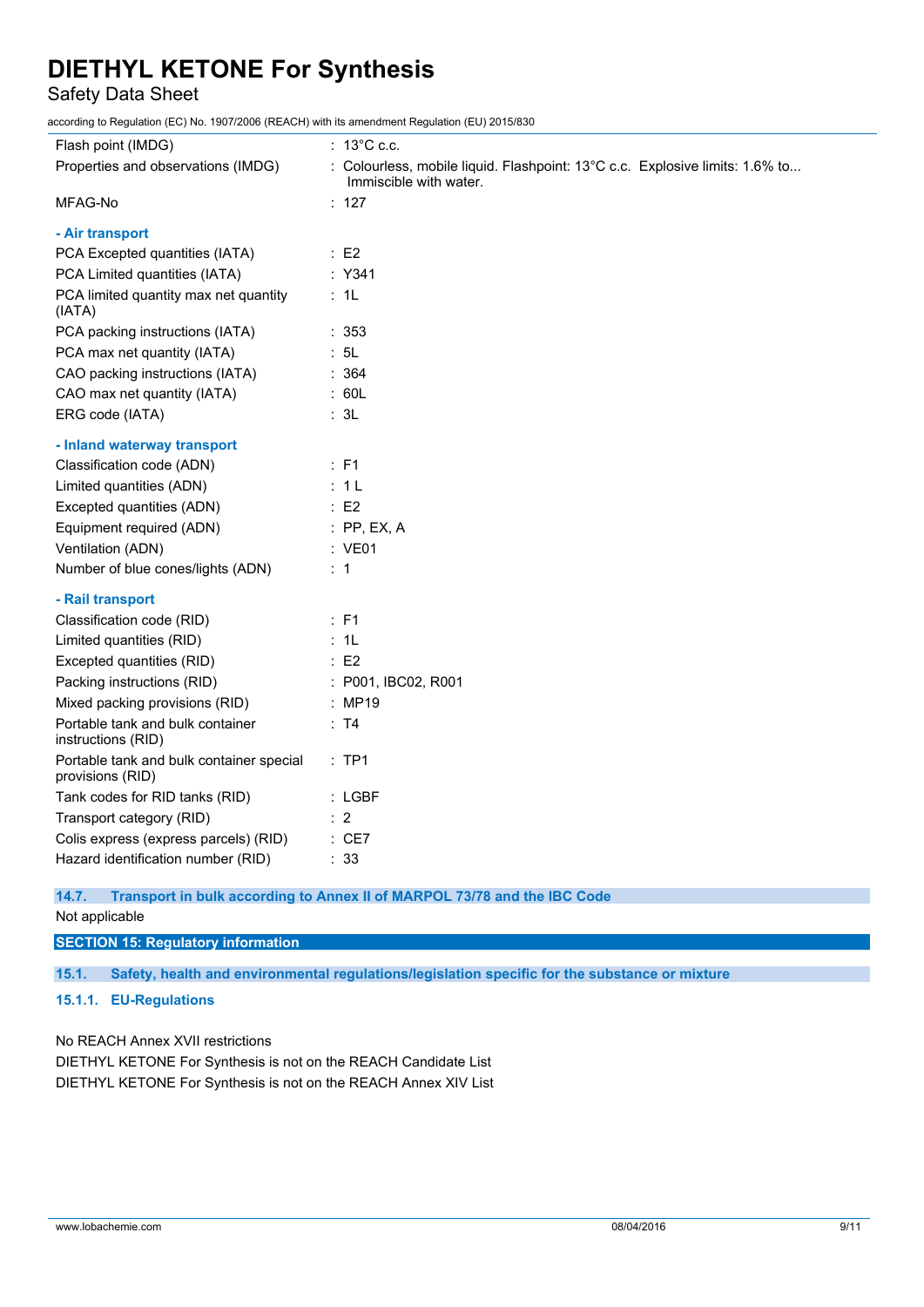Safety Data Sheet

according to Regulation (EC) No. 1907/2006 (REACH) with its amendment Regulation (EU) 2015/830

#### **15.1.2. National regulations**

#### **Germany**

| 12th Ordinance Implementing the Federal | : Is not subject of the 12. BlmSchV (Hazardous Incident Ordinance)                                                          |
|-----------------------------------------|-----------------------------------------------------------------------------------------------------------------------------|
|                                         |                                                                                                                             |
| SZW-lijst van kankerverwekkende stoffen | $\therefore$ The substance is not listed                                                                                    |
|                                         | : The substance is not listed                                                                                               |
|                                         | $\therefore$ The substance is not listed                                                                                    |
|                                         | : The substance is not listed                                                                                               |
|                                         | : The substance is not listed                                                                                               |
|                                         |                                                                                                                             |
|                                         | : Class I-1                                                                                                                 |
|                                         | $: 1$ liter                                                                                                                 |
|                                         | : F <flam. 2="" liq.="">; Emergency management guidelines for the storage of flammable<br/>liquids must be followed</flam.> |
|                                         | : Young people below the age of 18 years are not allowed to use the product                                                 |
|                                         |                                                                                                                             |

#### **15.2. Chemical safety assessment**

No additional information available

#### **SECTION 16: Other information**

#### Full text of R-, H- and EUH-statements:

| Flam. Liq. 2     | Flammable liquids, Category 2                                                              |  |
|------------------|--------------------------------------------------------------------------------------------|--|
| STOT SE 3        | Specific target organ toxicity - Single exposure, Category 3, Narcosis                     |  |
| STOT SE3         | Specific target organ toxicity - Single exposure, Category 3, Respiratory tract irritation |  |
| H <sub>225</sub> | Highly flammable liquid and vapour.                                                        |  |
| H335             | May cause respiratory irritation.                                                          |  |
| H336             | May cause drowsiness or dizziness.                                                         |  |
| R <sub>11</sub>  | Highly flammable                                                                           |  |
| <b>R37</b>       | Irritating to respiratory system                                                           |  |
| R66              | Repeated exposure may cause skin dryness or cracking                                       |  |
| <b>R67</b>       | Vapours may cause drowsiness and dizziness                                                 |  |
| F                | Highly flammable                                                                           |  |
| Xi               | Irritant                                                                                   |  |